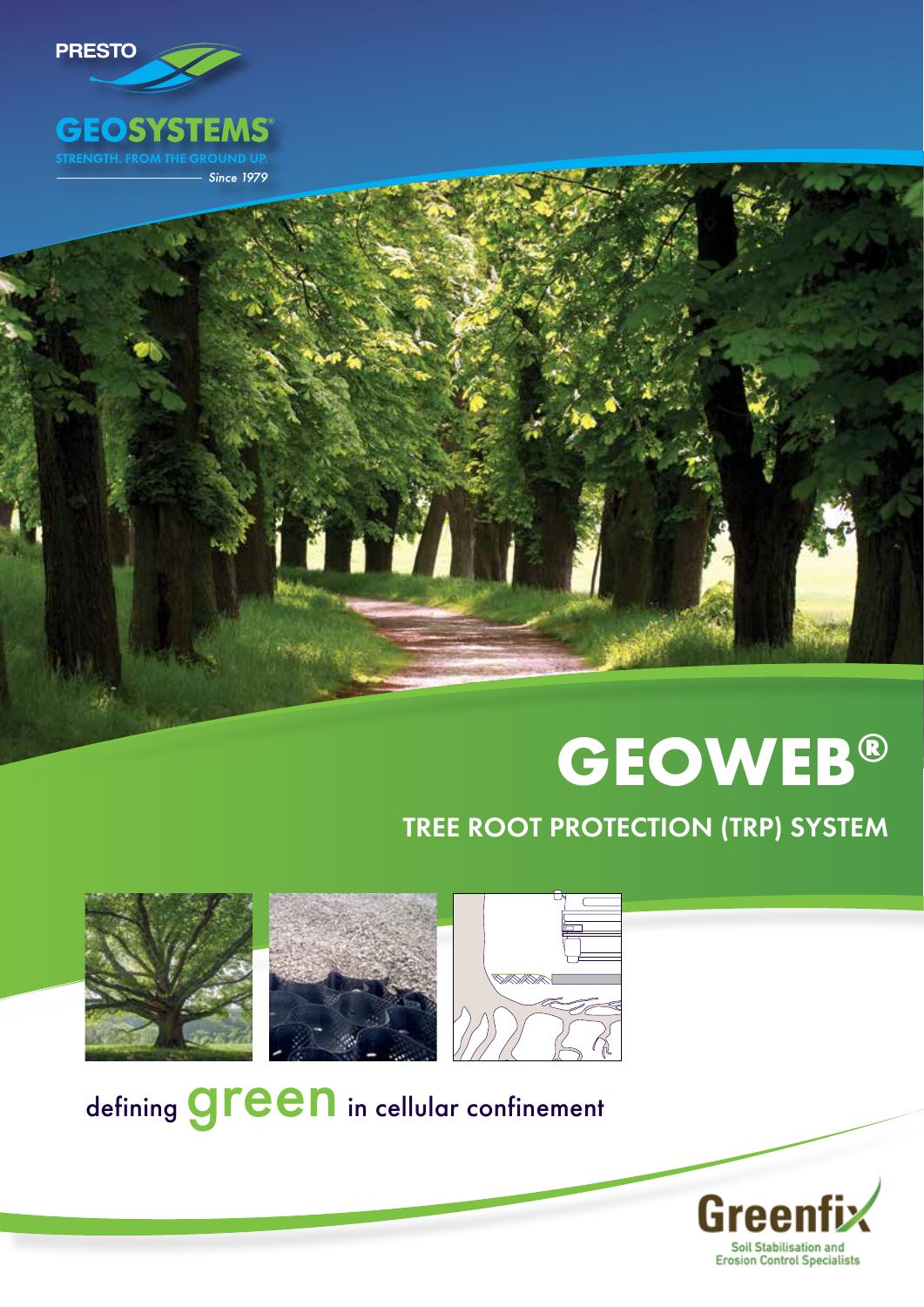## THE PROBLEM CONSTRUCTION-RELATED TREE DAMAGE

Critical Root Zone/Tree Protection Zone is the minimum area beneath a tree that must remain undisturbed to preserve a sufficient amount of root mass in order to give a tree a chance of survival.

When construction equipment and vehicles intrude on a tree's Critical Root Zone, they can cause negative impacts to the soil environment, including compaction of the soil and damage to near-surface roots, and ultimately endanger the structural integrity of the tree. The majority of a tree's root system is contained within the top three feet of the surface, and construction excavation and compaction can damage or even destroy roots to the point where trees may not survive.

Tree Root Protection (TRP) systems should be environmentally sympathetic as well as comply with local and national standards and regulations.

#### Compliance with Standards:

In the United Kingdom, Tree Root Protection Systems must comply with BS5837 (2012) and APN12 (2020).





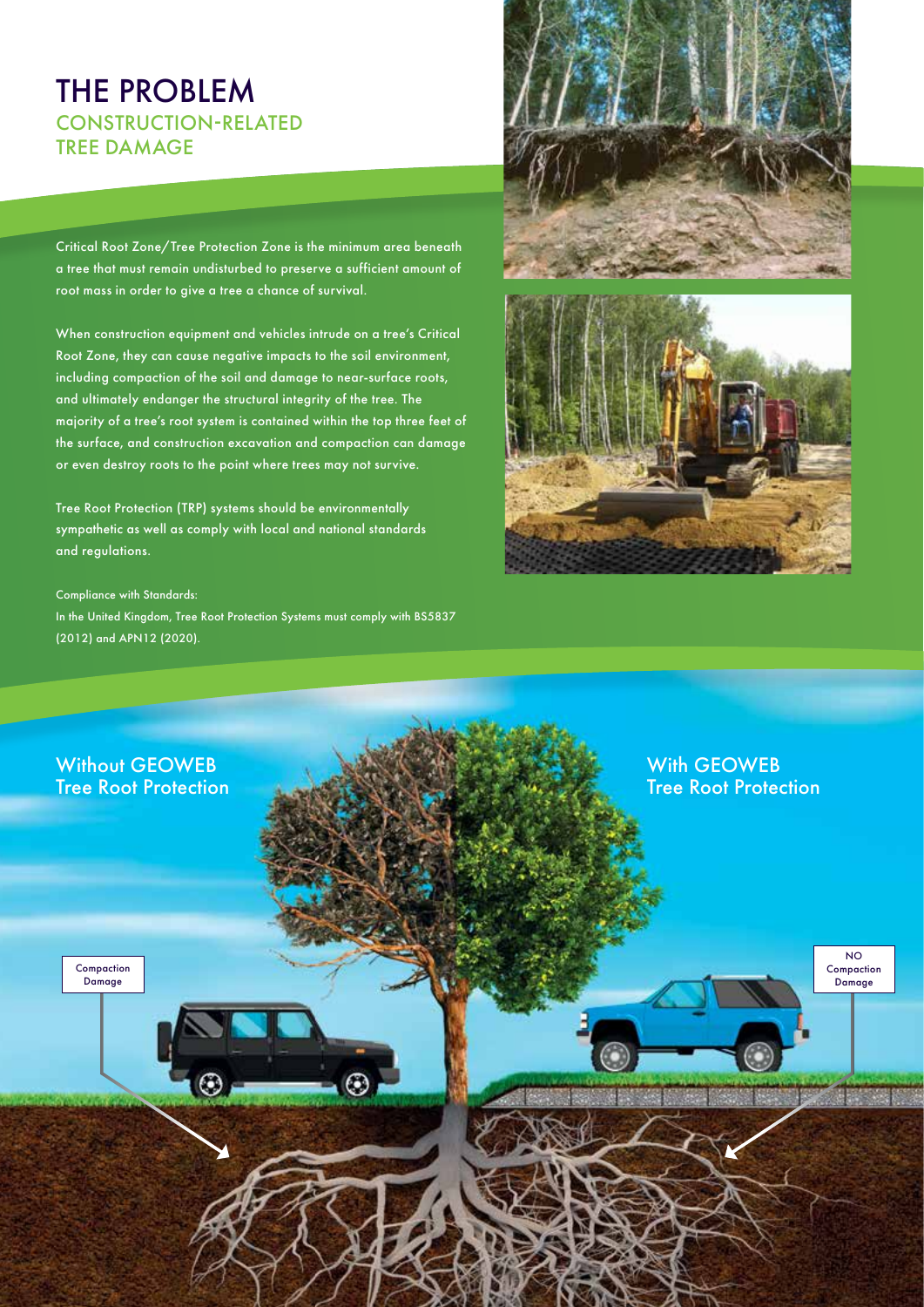## THE GEOWEB® SOLUTION TREE ROOT PROTECTION (TRP) SYSTEM

Developed by Presto Products Company and the U.S. Army Corps of Engineers, GEOWEB is the original HDPE three-dimensional Cellular Confinement System used in the UK for providing protection to existing trees on development sites.

Benefits of the GEOWEB TRP System:

- •Provides a load-bearing platform
- •Reduces sub-base thickness
- •Distributes vertical loads laterally across the system
- Prevents compaction of subsoils
- Provides confinement of clean stone infill, which allows water and air to reach the root structure
- •Can be designed to take any vehicular or static loading
- •Can be surfaced with any type of pavement construction including: porous asphalt, porous and standard block paving, loose or resin-bound gravel, grass or gravel pavers, concrete, standard asphalt, or tree bark and other soft materials depending upon the application.
- •Reduced site costs

Manufactured from high quality, high-strength polyethylene with a textured surface and perforated walls, GEOWEB cells with selected infill control shearing, lateral and vertical movement, and reduce subbase depth requirements.

The GEOWEB system is a low impact development (LID) solution with exceptional load-bearing capabilities and environmental benefits. The system has a long history of solving heavy load support problems for roadways, road base support, parking lots, road shoulders, ports, trucking/intermodal terminals and railroads.

## COST BENEFITS

The GEOWEB TRP system is an economical solution for reducing construction vehicle impact to the tree root zone compared with other methods. Once installed, the system has minimal-to-no visibility.

### ENVIRONMENTAL BENEFITS

With permeable infill (topsoil/vegetation, aggregate, sand), perforated GEOWEB cell walls offer environmental benefits:

- water infiltration
- •lateral movement of air and water
- •water and nutrient migration
- •promotes root development





#### LOAD DISTRIBUTION

By distributing and bridging applied loads, the GEOWEB TRP system reduces vertical stresses that are typically applied to the underlying soil and root zone.

The GEOWEB system is ideally suited for tree root protection applications where weak subsoil or no-dig restrictions exist.



Unconfined Granular Pavement System



The GEOWEB Granular Pavement System



Water and air flow to the root structure

The tree root protection system can be a temporary or permanent solution.